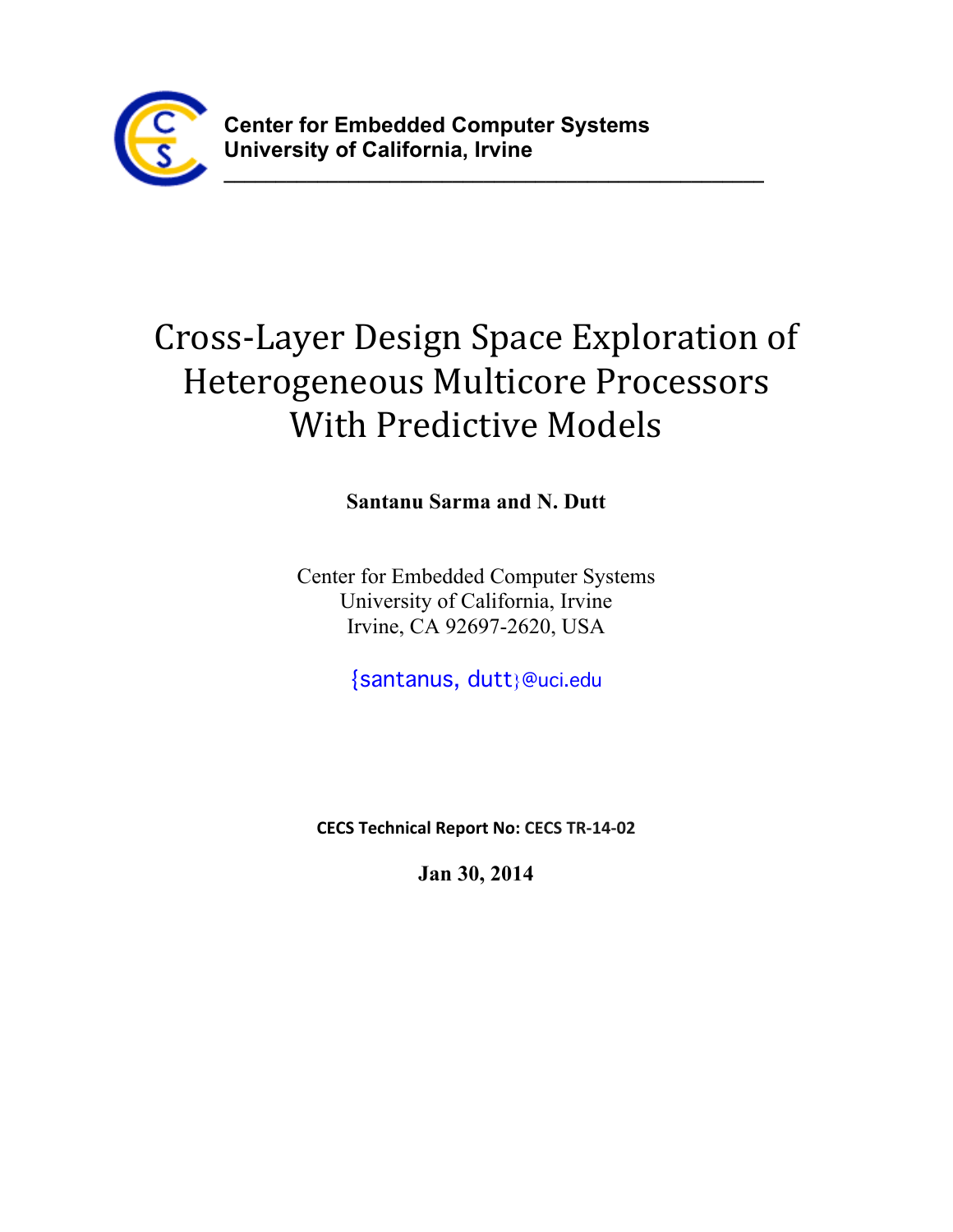# Cross-Layer Design Space Exploration of Heterogeneous Multicore Processors With Predictive Models

Santanu Sarma and Nikil Dutt

*Abstract*—Heterogeneous multicore processors (HMP) present significant advantages over homogenous multiprocessor due to their improved power, performance, and energy efficiency for a given chip/die area. However, to fully tap their potential, a systematic exploration of their diverse and vast design space is necessary. In this paper, we present a cross-layer (across application, operating system, and hardware architecture layer) design space exploration (DSE) of single-ISA (Instruction Set Architecture) heterogeneous multicore processors. We deploy predictive models to investigate the interactions and influence of heterogeneity (configurations, number and types of cores), multiobjective allocation strategies, along with diverse types of workloads under system level constraints (such as equal area or power budget). We perform a cross-layer DSE study of heterogeneous multicore processors with four simulated annealing (SA) based task allocation strategies that are more generic and efficient in comparison to a baseline homogenous allocation. Our cross-layer DSE enables the designer to comparatively evaluate and select the most promising (energy and performance efficient) heterogeneous architecture. We illustrate the usefulness and applicability of our DSE approach especially during the early design and verification stages of HMP's when the design space is at its largest.

*Index Terms*—Design Space Exploration, Cross-Layer Design, Heterogeneous multicore processor, Task Allocation and Scheduling, Multi-Processor Systems-on-Chip.

#### I. INTRODUCTION

SUINGLE-CHIP single-ISA based heterogeneous multicore pro-<br>cessors (HMP) are increasingly considered as an attractive<br>design alternative to homogeneous multiprocessors because of their cessors (HMP) are increasingly considered as an attractive design alternative to homogeneous multiprocessors because of their superior performance, power, and energy efficiency while providing the flexibility of using the same software (binaries) and development tools across cores for a range of applications. HMPs can effectively address complex requirements of diverse applications by executing workloads (or tasks) in the most appropriate core types to meet competing and conflicting objectives / figures of merits (e.g., performance, power, energy, throughput, area, cost etc.) [\[3\]](#page-5-0), [\[16\]](#page-6-0), [\[14\]](#page-6-1), [\[9\]](#page-6-2). Since different workloads (e.g. CPU bound, integer-intensive, floating-point intensive, memory intensive etc.) require different resources, some key issues are to determine and select the right types and number of cores (processing elements), allocation strategies that assign the workload (or tasks) to right core type, and the type of workload that will best benefit from the given platform. The selection of number and type of cores is not straightforward when the applications executed by these HMPs can have unprecedented forms of heterogenous parallelism, time varying program phases [\[26\]](#page-6-3), and dynamic as well as diverse workloads. Consequently, there exists a rich, complex, and large design space, incomprehensible by mere intuition and past experience, to be explored and exploited.

In this paper, we perform cross-layer (across application, operating system, and hardware architecture layer) design space exploration

The authors are with the Department of Computer Science, University of California, Irvine, USA, e-mail: [santanus,dutt@uci.edu.](http://{santanus,dutt}@uci.edu)

(DSE) of single-ISA heterogeneous multicore processors to investigate the interactions and influence of heterogeneous hardware architectures (configurations, number and types of cores), multi-objective allocation or mapping strategies with diverse types of workloads under system level constraints (such as equal area or power budget). Heterogeneity essentially introduces added flexibility at different layers of the system stack especially in the operating system (OS) [\[25\]](#page-6-4). We believe cross-layer DSE is critical during the early design and verification stages of the HMP when the design space is at its largest. Cross-layer DSE of HMPs enable designers to quantitatively compare alternative designs, fine tune configurable system parameters, select candidate architectures, explore the interactions of tradable solutions with respect to the design criteria, and exploit the impact (sensitivity) of a design parameter to quickly steer the design to optimal (or approximated Pareto-optimal) solutions. Without cross-layer DSE, a limited exploration (e.g., fixed platform, selected workload, and allocation policy) may only reveal suboptimal design points and completely miss more beneficial and possibly counter intuitive design points.

# *A. Contributions*

We perform cross-layer DSE of heterogeneous multicore processors using predictive modes that considers multiple hardware architecture platform configurations, allocation strategies, and diverse set of workloads under system-level constraints. Our cross-layer DSE is complemented with four generalized simulated annealing (SA) based task allocation strategies that are not limited by the types of objectives (can handle both scalar/single [\[14\]](#page-6-1), [\[15\]](#page-6-5), [\[17\]](#page-6-6), [\[10\]](#page-6-7), [\[20\]](#page-6-8) as well as vector/multiple objective functions without the need for linearity as in ILP based techniques [\[28\]](#page-7-0)), number of core types (more than 2 types, unlike only small and big as considered in [\[10\]](#page-6-7)), task to core ratio ( even when > 1 unlike [\[14\]](#page-6-1), [\[15\]](#page-6-5), [\[4\]](#page-5-1), [\[29\]](#page-7-1), [\[25\]](#page-6-4), [\[19\]](#page-6-9), [\[13\]](#page-6-10)), and complexity of the allocation strategy as the system scales with the number of cores (which is a major scalability concern [\[25\]](#page-6-4) for the schemes in [\[4\]](#page-5-1), [\[14\]](#page-6-1)). Our SA based strategies perform better in terms of energy delay product (EDP) and energy delay square product  $(ED^2)$  by as much as 50 % and 70% respectively across all the architectures in comparison to a heterogeneity agnostic allocation policy. Besides, our cross-layer DSE reveals relative merits of one architectural configuration and allocation strategy over the other and enables selection of the most promising heterogeneous architectures. This helps in selecting the most performance and energy efficient architecture for a given allocation strategy as well as assessing robustness of a candidate architecture with workload variability.

# II. RELATED WORK

HMPs that integrate a mix of small power-efficient cores and big high-performance cores are very attractive alternative to homogenous multiprocessors because they have the potential for higher performance and reduced power consumption. Recent work illustrating the potential of the heterogeneous multicore processor for dramatic improvement in energy and power efficiency [\[15\]](#page-6-5), [\[7\]](#page-6-11), [\[5\]](#page-6-12), [\[13\]](#page-6-10), [\[4\]](#page-5-1), [\[19\]](#page-6-9), [\[20\]](#page-6-8) have influenced adoption in several commercial products.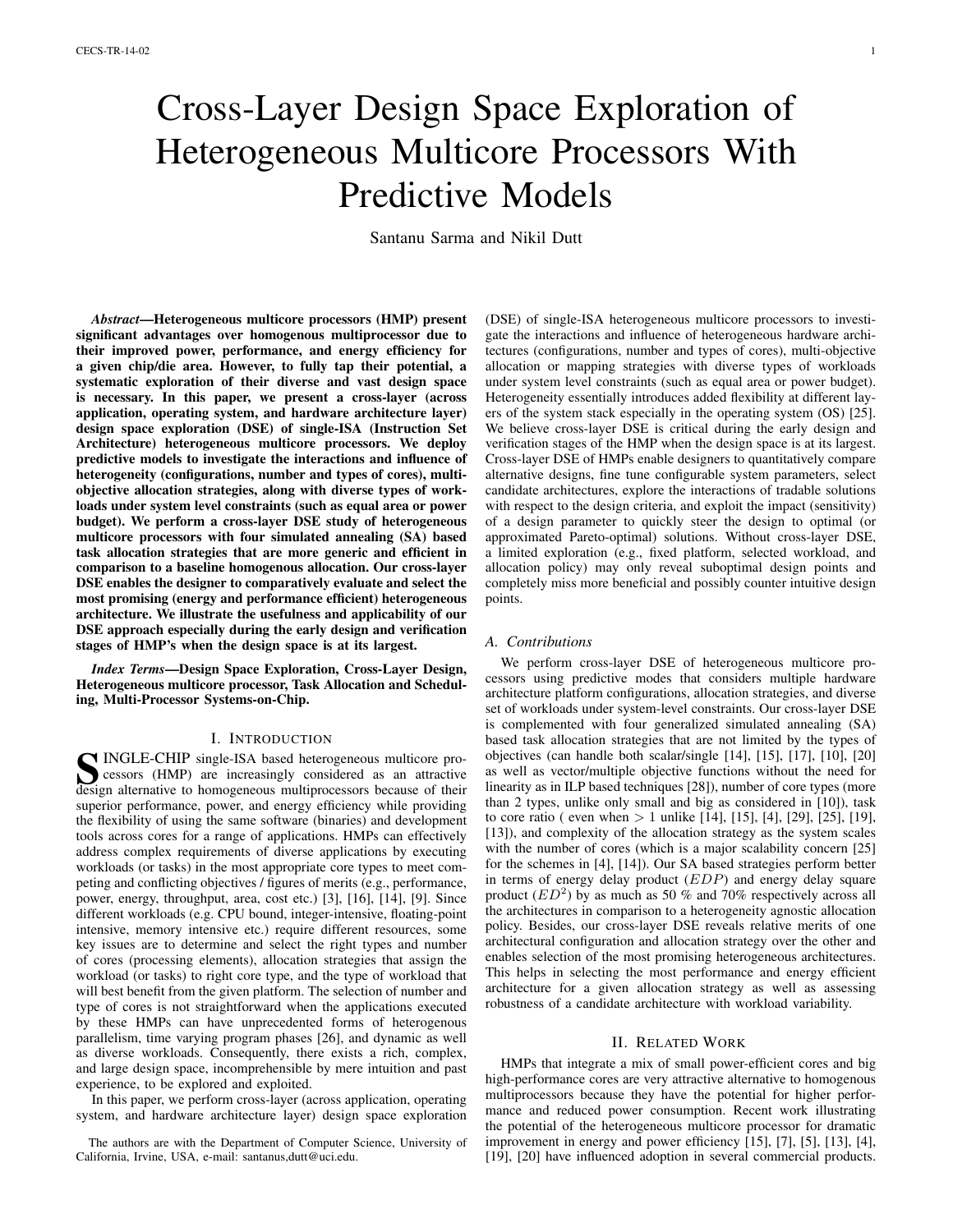Some of these products include CPU and GPU integration (e.g. NVidia Tegra, Intel Sandy Bridge, and AMD Fusion), while others incorporate some form of CPU and accelerators combinations (e.g. IBM's Cell). More recent examples of commercial offerings include integration of processors of different types with same-ISA (e.g., ARMs big.LITTLE chip [\[8\]](#page-6-13), and NVidias Kal-El [\[21\]](#page-6-14)). Processor cores in a heterogeneous multicore system can differ in static microarchitecture to dynamic behavior or modes of operation (e.g., frequency or operating voltage). We are seeing a plethora of devices that integrate a range of processors, from single-ISA cores (that only varying in clock frequency), to single-ISA cores differing in macro- (e.g., in-order, out-of-order) to micro-architecture (e.g., cache size, branch predictors, issue width, etc), to cores with non-identical ISAs. However, since we focus on single-ISA architectures, we consider only this class of heterogeneity as illustrated in Fig. [1.](#page-2-0)



<span id="page-2-0"></span>Figure 1. Examples of Heterogeneous Architectures: (a) by design (b) by DVS (c) by DFS (d) by DVFS (e) by design and DVFS.

The case for single-ISA HMPs was made by Kumar et al. [\[15\]](#page-6-5) where they demonstrated that scheduling an application across core types based on the time-varying execution behavior can yield substantial energy saving. They evaluated both static and dynamic scheduling using multi-programmed workloads along with a sampling based approach [\[14\]](#page-6-1). The sampling based dynamic scheduling approach explored in [\[14\]](#page-6-1) samples the workload to find the most energyefficient core suitable for the application. Becchi et al. [\[4\]](#page-5-1) also explored a sampling based dynamic scheduling approach with the aim of performance improvement. On the other hand, a program's bias towards a big versus small core based on memory stall counts has been used in Bias scheduling [\[13\]](#page-6-10). However, the schemes in  $[15]$ ,  $[14]$ ,  $[16]$ ,  $[4]$ ,  $[13]$  only consider few distinct heterogeneous architectural configurations and a specific task allocation strategy that is limited to a scalar objective of either performance or power optimization for tasks less than or equal to the number of cores. Our approach is more exhaustive in terms of architectural configurations, multi-objective allocations, and diverse spectrum of workloads in comparison to [\[15\]](#page-6-5), [\[14\]](#page-6-1), [\[16\]](#page-6-0), [\[4\]](#page-5-1), [\[13\]](#page-6-10) ; We are not limited by the types of objectives, number of core types, and scalability concerns. It has been shown by Shelepov et al. [\[25\]](#page-6-4), that a static scheduling scheme, HASS, with the primary motivation of scalability, can outperform the schemes in [\[4\]](#page-5-1), [\[14\]](#page-6-1) by avoiding frequent migration and periodic sampling overheads. Unlike the dynamic schemes in [\[4\]](#page-5-1), [\[14\]](#page-6-1), it uses a static scheduling policy and offline profiling. Even though the offline schemes are simple to design and implement, they lack the flexibility to adapt to dynamic execution modes or multiple usage scenarios. Consequently, we use a combination of measurement and online prediction as opposed to sampling to achieve the performance and power signatures used in [\[25\]](#page-6-4), [\[4\]](#page-5-1), [\[15\]](#page-6-5) of each workload for use in our task allocation strategies.

Several other dynamic scheduling heuristics [\[17\]](#page-6-6), [\[19\]](#page-6-9), [\[7\]](#page-6-11) have also been recently studied for heterogeneous systems along with few studies with dynamic clock frequency variations[\[25\]](#page-6-4), [\[27\]](#page-6-15). The effect of micro-architecture on memory level parallelism has also been evaluated for different core types [\[23\]](#page-6-16). However, none of these existing bodies of work have investigated in-depth DSE of HMP's to address the cross-layer interactions and influence of heterogeneity of architectures (configurations, number and types of cores, and microarchitectural features such as cache size, branch predictors, etc ), multi-objective allocation or mapping strategies with diverse types of workloads under system level constraints. In this paper, we address this aspect and illustrate the use and applicability of the approach by using realistic workloads and case studies.

# III. CROSS-LAYER DESIGN SPACE EXPLORATION (CLDSE) OF HMP'S

Design Space Exploration (DSE) involves a methodology that allows evaluation of large architectural design spaces at different levels of abstraction to achieve efficiency ( e.g., reducing simulation time by trimming down the large design space into a small finite set of points) and accuracy (gradual refinement of the abstraction models). Our cross-layer based DSE for the HMPs as illustrated in Fig. [2](#page-3-0) is motivated by the platform based approach [\[11\]](#page-6-17), [\[24\]](#page-6-18) with the difference that the hardware architecture platform and the mapping strategy is varied along with diverse spectrum of applications for given system level constraints. In other words, we can say that the platform based approach is a specific instance of our cross-layer DSE approach which is more generic and broad. This generic nature of the cross-layer DSE results in a wide spectrum of requirements with a large design space consisting of several parameters at different layers of the system stack. Our methodology combines the design of experiments (DoEs) [\[1\]](#page-5-2) and precitive model [\[22\]](#page-6-19) techniques to predict the quality of the nonsimulated design points thereby speeding up the exploration process while reducing the number of required simulations. While the DoE phase generates an initial plan of experiments used to create a coarse view of the target design space to be explored by simulations, the predictive model, which is a closed-form expression of objective (figure of merit) space as a function of the parameter space is useful during the design space exploration (DSE) phase to quickly converge to the Pareto set of the multiobjective problem without executing lengthy simulations. We use the modeling and optimization techniques proposed in [\[22\]](#page-6-19) to iteratively update the predictive models (as shown in Fig. [2b\)](#page-3-1) while simulating different parts of the system stack as discussed in the subsequent sections.

We now describe different aspects of cross-layer heterogeneity (architecture, applications, allocation strategies) for our problem statement.

#### *A. Hardware Architecture Models*

The heterogeneous hardware architecture consists of different classes of processors represented using a set  $PC =$  ${\lbrace \pi_1, \pi_2, ..., \pi_K \rbrace}$ ,  ${\pi_i \neq \pi_j}$  where  $K > 1$ . We assume that all the processor cores are connected through a high-speed on-chip network. We define the set of all processing elements as  $PE = \{p_1, p_2, ..., p_n\}$ where  $p_j$  is an instance of a processor class in PC. The total number of processors in the heterogenous architecture is  $n = \sum n_l$ , where  $n_l$ is the number of processors of class  $\pi_l$ . When all the cores in the set  $PE$  is identical, then the architecture is homogeneous by design but can again be heterogeneous due to dynamic voltage and frequency scaling as illustrated in Fig[.1.](#page-2-0)

# *B. Application Models*

The workload diversity and and existence of different phases within a single workload [\[26\]](#page-6-3) are well know and is often exploited. Such diversities are usually referred to as either CPU or memory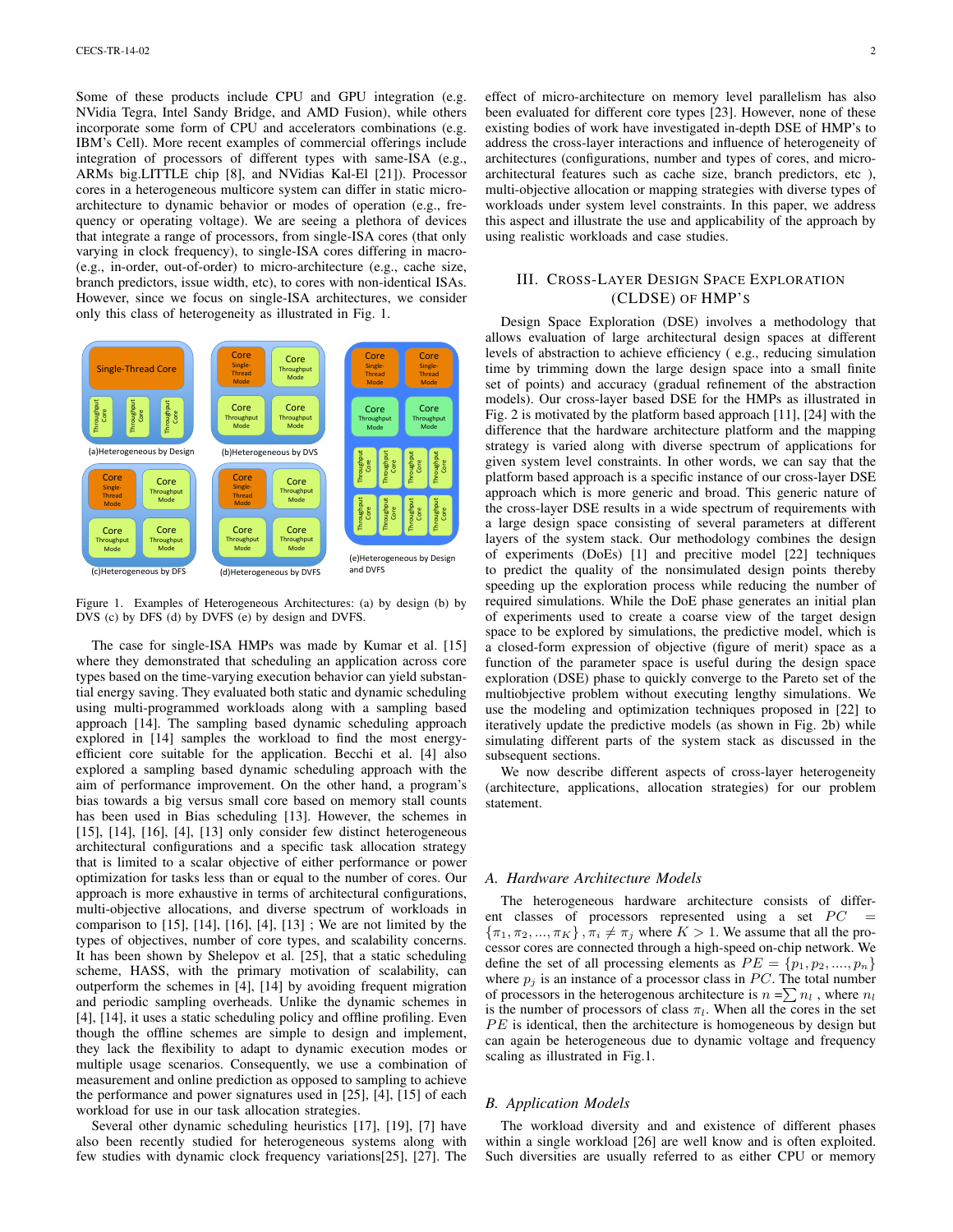

<span id="page-3-1"></span><span id="page-3-0"></span>

Figure 2. Cross-Layer Design Space Exploration Approach.

intensive workloads. We model this diversity in workload with heterogeneous tasks using a directed acyclic graph (DAG)  $G = (V, E)$ where:

- $V = \{v_i\}$  is the set of vertices, representing all the tasks.  $v_i$ stands for task i where  $1 \leq i \leq m$  and m is the number of tasks which is varied to model workload diversity.  $E = \{e_{ij}\}\$ is the set of directed edges, representing the order and the data dependence among tasks.
- $N = \{N_i\}$  is the set of computational workload of tasks.  $N_i$ represents the computational workload (measured in terms of number of instructions) of task  $v_i$ .

We model the diversity in workload, platform, etc. using a set of matrices:

- $S = [s_i] = \{s_{ij}, 1 \le i \le m, 1 < j \le n\}$  is the average speed or throughput matrix (measured in terms of instructions per sec) when executing the tasks on different processors.  $s_{ij} (= IPC_{ij} *$  $F_i$ ) represents the average throughput when task  $v_i$  executes on processor  $p_j$  and is the product of the  $IPC_{ij}$  (instruction per cycle) and the frequency of the core  $F_j$ . The  $IPC_{ij}$  can be measured directly from the processor's built-in performance counters [\[6\]](#page-6-20).
- $\Gamma = [N_i/s_{ij}] = {\tau_{ij}, 1 \le i \le m, 1 < j \le n}$  is the average execution time ( or the time span ) matrix.  $\tau_{ij}$  in average execution time of task  $v_i$  on processor  $p_j$ . The execution time of each task varies with time ( due to program phase and IPC changes) and can be modeled using a statistical distribution [\[12\]](#page-6-21) with mean  $\mu_{\tau} = \tau_{ij}$  and variance  $\sigma_j^2$ .
- $P = [pw_i] = \{pw_{ij}, 1 \le i \le m, 1 \le j \le n\}$  is the average

power consumption matrix of tasks executing on different processors.  $\mathbf{pw}_i = \{pw_{ij}, 1 \leq j \leq n\}$  represents a vector of all the average powers of task  $v_i$  executing on each processor.  $pw_{ij}$ represents the average power of task  $v_i$  executing on processor  $p_i$  and it varies with time. The power consumption  $pw_{ij}$  of a task  $v_i$  can be computed by using combination of performance counters as in [\[6\]](#page-6-20).

 $\mathbf{\Xi} = [\varepsilon_{ij}] = \{p w_{ij} \times \tau_{ij}\}\$ is the average energy consumption defined as the product of the average power consumption and execution time.

#### *C. Estimation of the Execution Time and Power Matrices*

In order to concisely encapsulate the effects of performance, power, and workload variability we need an effective approach to determine and represent the performance, power, and the energy matrices as described above. We use combination of measurement and on-line prediction to construct these matrices. Estimation or the prediction of the performance and power matrices are possible as there is a direct correlation between the behavior of different core types. The key idea behind the estimation and prediction of execution time and power matrix relies on the fact that the execution time behavior of a task on one core is correlatable (proportional ) to the execution time in another core (with same-ISA and memory hierarchy) with a good degree of accuracy. By measuring the execution time of the task in one processor we can predict the execution time in the other processors. The execution time  $\tau_{ij}$  of a task  $v_i$  on the processor  $p_j$ can be defined as

$$
\tau_{ij} = CPI_{ij} * N_i * T_{cj} = \frac{CPI_{ij} * N_i}{F_j} = \frac{N_i}{PC_{ij} * F_j} = \frac{N_i}{s_{ij}} \qquad (1)
$$

$$
CPI_{ij} = \frac{1}{TPC_{ij}}; T_{cj} = \frac{1}{F_j}
$$

where  $CPI_{ij}$  is the cycle per instructions,  $T_{cj}$  is the clock time period. The execution time of the task  $v_i$  on processor  $p_k$  can thus be computed as

$$
\tau_{ik} = \frac{CPI_{ik} * N_i}{F_k} = \frac{CPI_{ij} * N}{\overline{C}_{jk} * F_k} = \frac{\tau_{ij}}{\overline{C}_{jk}} * \frac{F_j}{F_k}.
$$
 (2)

In ideal scenarios where the processor frequencies  $F_j, F_k$  are known and  $\overline{C}_{jk}$  is known to be the ratio of the CPI of processor  $p_j$  to the another processor  $p_k$ ,  $j \neq k$ . Thus, the execution time of the task  $v_i$ on all the other processors can easily be computed by measuring the execution time in one processor on-line using built-in performance counters[\[6\]](#page-6-20). Similarly, we also compute the power consumption of each task for all the cores by measuring the power consumption in a core and suitably scaling it by the scaling factor among the cores.

#### *D. Allocation Strategies*

The task allocation problem of multicore processor consists of finding an optimal distribution of tasks on a set of processors  $PE = \{p_1, p_2, ..., p_n\}$ . It is assumed that each processor runs independently, but can only run one task at any instant of time. We call an assignment of all tasks  $V = \{v_1, v_2, \dots, v_m\}$  to available processors  $\overline{P}E = \{p_1, p_2, ..., p_n\}$  a "schedule"  $\Psi$  represented as:

<span id="page-3-2"></span>
$$
\Psi = \{\Psi_j, 1 \le j \le n\}
$$
  
\n
$$
\Psi_j = \{\psi_i, 1 \le i \le m\}, \forall \psi_i \in V = \{v_1, v_2, ..., v_m\},
$$
 (3)

where  $\Psi_j$  represent the schedule of set of task for the processor  $p_j$ and  $\psi_i$  represents a task among the set of tasks  $V = \{v_1, v_2, ..., v_m\}$ that is mapped to processor  $p_j$ . A schedule as defined in [\(3\)](#page-3-2) will result in a total execution time and power distribution consumption as a function of the task allocation taking into account the heterogeneity of processing elements and workload. In other words, for different allocation strategies, the total execution time and energy consumptions in the multicore processor system will be different. Thus, the cross-layer DSE determines a schedule  $\Psi$  for the given set of tasks that meets an objective or a performance index as defined in Table [I.](#page-4-0)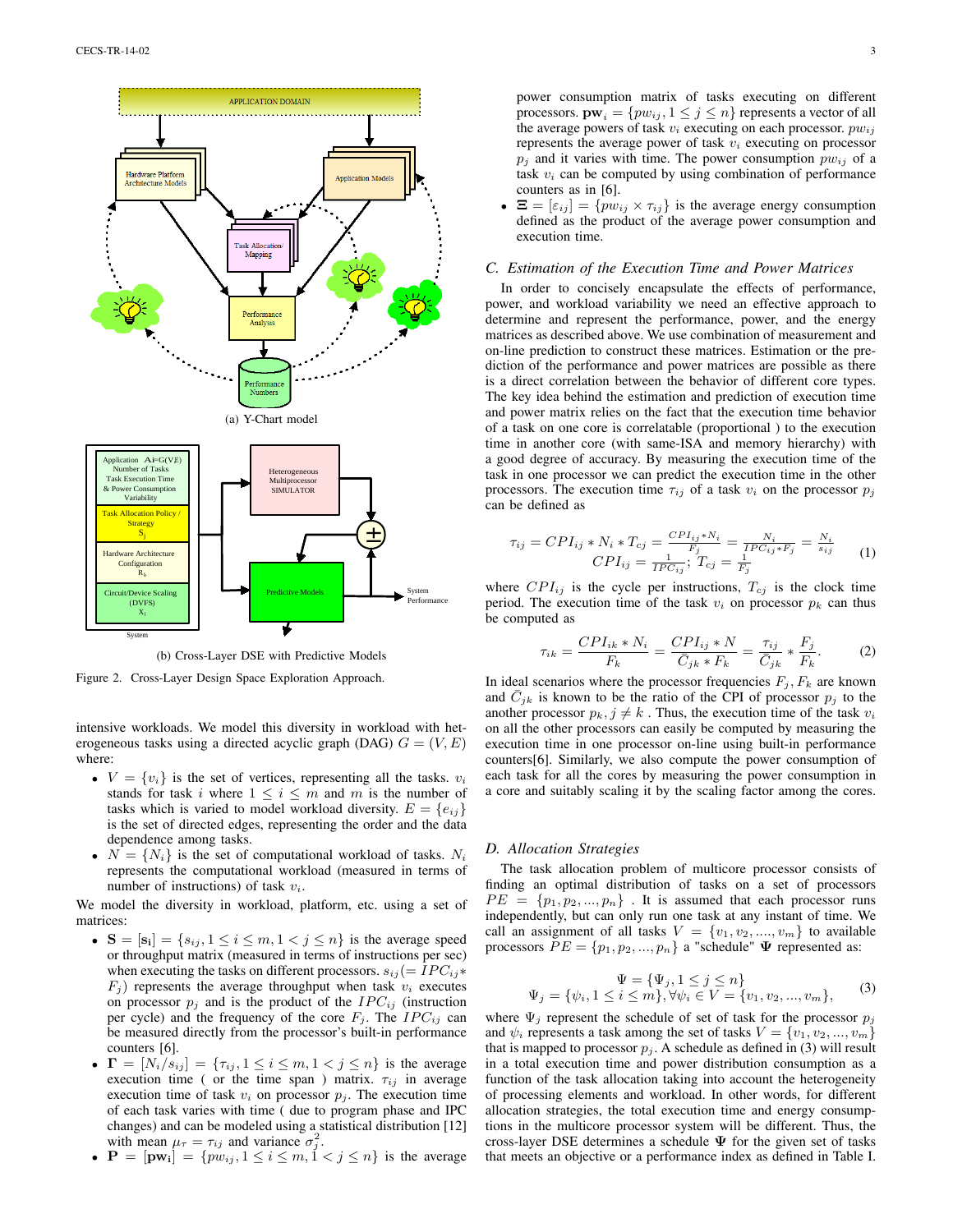<span id="page-4-0"></span>

| Sl No          | <b>Allocation Strategy</b>                                               | Problem Definition                                   | Objective Function                                                                                                                                      | Nomenclature                                                                               |
|----------------|--------------------------------------------------------------------------|------------------------------------------------------|---------------------------------------------------------------------------------------------------------------------------------------------------------|--------------------------------------------------------------------------------------------|
|                | Dealy Only<br>Minimization (minD)                                        | Find $\Psi_D$<br>$\exists J_D$ is minimized          | $t_{opt} = min\{J_D\} = min\{max\{t_i\}\}\$<br>$J_D = max\{t_j\}; t_i = \sum_{i=1}^k \tau_{ij}, 1 \leq j \leq n$                                        | $t_i$ represents<br>total execution<br>time of the tasks<br>in processor $p_i$             |
| $\overline{c}$ | Energy Only<br>Minimization (minE)                                       | Find $\Psi_{\rm E}$<br>$\exists J_E$ is minimized    | $E_{opt} = min\{J_E\}; J_E = \sum_{i=1}^n \xi_i$<br>$\xi_i = \sum_{i=1}^k \varepsilon_{ij} = \sum_{i=1}^k p w_{ij} \cdot \tau_{ij}$ ; $1 \leq j \leq n$ | $\xi_i$ represents<br>sum of total<br>energy consumed<br>by $k$ task in<br>processor $p_i$ |
| 3              | Energy $\times$ Dealy<br>Minimization (minED)                            | Find $\Psi_{ED}$<br>$\exists J_{ED}$ is minimized    | $J_{ED} = min\{J_E, J_D\}$                                                                                                                              | <b>Energy Delay</b><br>Product (EDP)                                                       |
| 4              | Energy $\times$ Dealy <sup>2</sup><br>Minimization (minED <sup>2</sup> ) | Find $\Psi_{ED^2}$<br>$\exists J_{ED2}$ is minimized | $J_{ED^2} = min\{J_E. J_D^2\}$                                                                                                                          | <b>Energy Delay</b><br>Square Product (EDSP)                                               |

Table I TASK ALLOCATION STRATEGIES

# IV. PREDICTIVE MODELING

The predictive models based on response response surface model (RSM) as described earlier is a closed-form analytical expression suitable for predicting the quality of nonsimulated design points. Predictive model techniques are typically introduced to decrease the time due to the evaluation of the system-level objective function  $J(x)$ for each architecture x. A response surface model for the function  $J(x)$  is an analytical function  $r(x)$  such that

$$
\mathbf{J}(\mathbf{x}) = \mathbf{r}(\mathbf{x}) + \epsilon \tag{4}
$$

where  $\epsilon$  is the estimation error. Typically, an appropriate predictive model for  $J(x)$  is such that it has some desired statistical properties such as a mean of zero and small variance. The working principle of predictive model is to use a set of simulations generated by DoE in order to build the response model of the system. A typical predictive model based flow involves : a training phase, in which known data (or training set) are used to identify the predictive model configuration; and a prediction phase, in which the predictive model is used to forecast the unknown system response. In this paper, we use linear regression techniques to construct the predictive model by taking into account the interaction between the parameters and the quadratic behavior with respect to a single parameter with the following general model [\[22\]](#page-6-19):

<span id="page-4-2"></span>
$$
\mathbf{r}(\mathbf{x}) = \alpha_0 + \sum_{j=1}^n \alpha_j x_j^2 + \sum_{l=1}^n \sum_{j=1, j \neq 1}^n \beta_{l,j} x_l x_j + \sum_{j=1}^n \gamma_j x_j.
$$
 (5)

#### V. SIMULATION AND EXPERIMENTAL RESULTS

To demonstrate the power and efficacy of our cross-layer DSE approach we carryout several experiments that are representative of recent heterogeneous multicore architectures (for example ARMs big.LITTLE chip [\[8\]](#page-6-13)) and quantify the benefits of different architectural configurations. We use different classes of Alpha Processors [\[15\]](#page-6-5), [\[16\]](#page-6-0) whose specifications are given in Table [II](#page-5-3) to construct realistic HMP like the big.LITTLE. Note that the performance of the processors in terms of average IPC, Area, and Power are normalized w.r.t to the smallest EV4 (Alpha 21064) core. Also observe that the asymmetric increase of  $82 \times$  approx. in chip area just to double the performance of a EV8 core w.r.t EV4 core. This asymmetry (or heterogeneity) in scaling is essentially exploited by HMPs to achieve performance, power, and energy efficiency for a given area budget.

We perform the DSE to illustrate the cross-layer approach by considering chip/die area budget of four Alpha 21264 (EV6) processors as the system-level constraint. We find all the possible distinct combination with three class of processors (EV4, EV5, and EV6) that meets the area budget and number the 37 possible candidate configurations as shown in Fig. [3.](#page-4-1) To represent a diverse set of workload we select 8 Mediabench-II algorithms [\[18\]](#page-6-22) as representative

workloads and measure their execution time and power consumption as shown in Fig. [4](#page-5-4) using a cycle accurate simulator (SimpleScalar and Wattch respectively). We measure the performance and power values for the EV4 processor and scale them by the scale factors as in Table [II.](#page-5-3) To simulate the effect of varying workload and other microarchitectural effects, we randomly vary the execution time of the benchmark program, with a specified variance  $\sigma^2$  across the measured mean value obtained earlier with the cycle accurate simulation. We consider each of these benchmarks as a single threaded task. To simulate the effect of diverse multithreaded workloads on the platform we gradually increase the number of tasks and perform the allocation across all the platforms. We use the combination of these 8 benchmarks to form new composite tasks (e.g. JPEG compression followed by AES encryption) and compute the execution time and power consumption as the sum of the individual benchmarks respectively. This allows us to test architecture configurations with more than 100 cores (for e.g. area budget of 4 EV8 results in 46428 configuration with as many as 330 EV4 cores). With the variability in number of tasks, the objective functions of each architectural combination with delay only minimization allocation strategy  $minD$ is shown in Fig. [5.](#page-5-5)



<span id="page-4-1"></span>Figure 3. HMP configurations for area budget of 4×EV6. Total of 37 configurations numbered from 1 to 37 from left to right.

We perform an initial set of simulations generated by DoE in order to build the response surface model of the system for four design objectives i.e., make-span/delay, power, energy, energy delay product (EDP), and energy delay square product (EDSP) as listed in Table. [I.](#page-4-0) We use these initial simulation points to construct the predictive models by using linear regression and obtain the coefficients of the expression [\(5\)](#page-4-2) by performing least square fitting of the data. Our cross-layer DSE shows that an allocation strategy that performs excellently with one architecture configuration does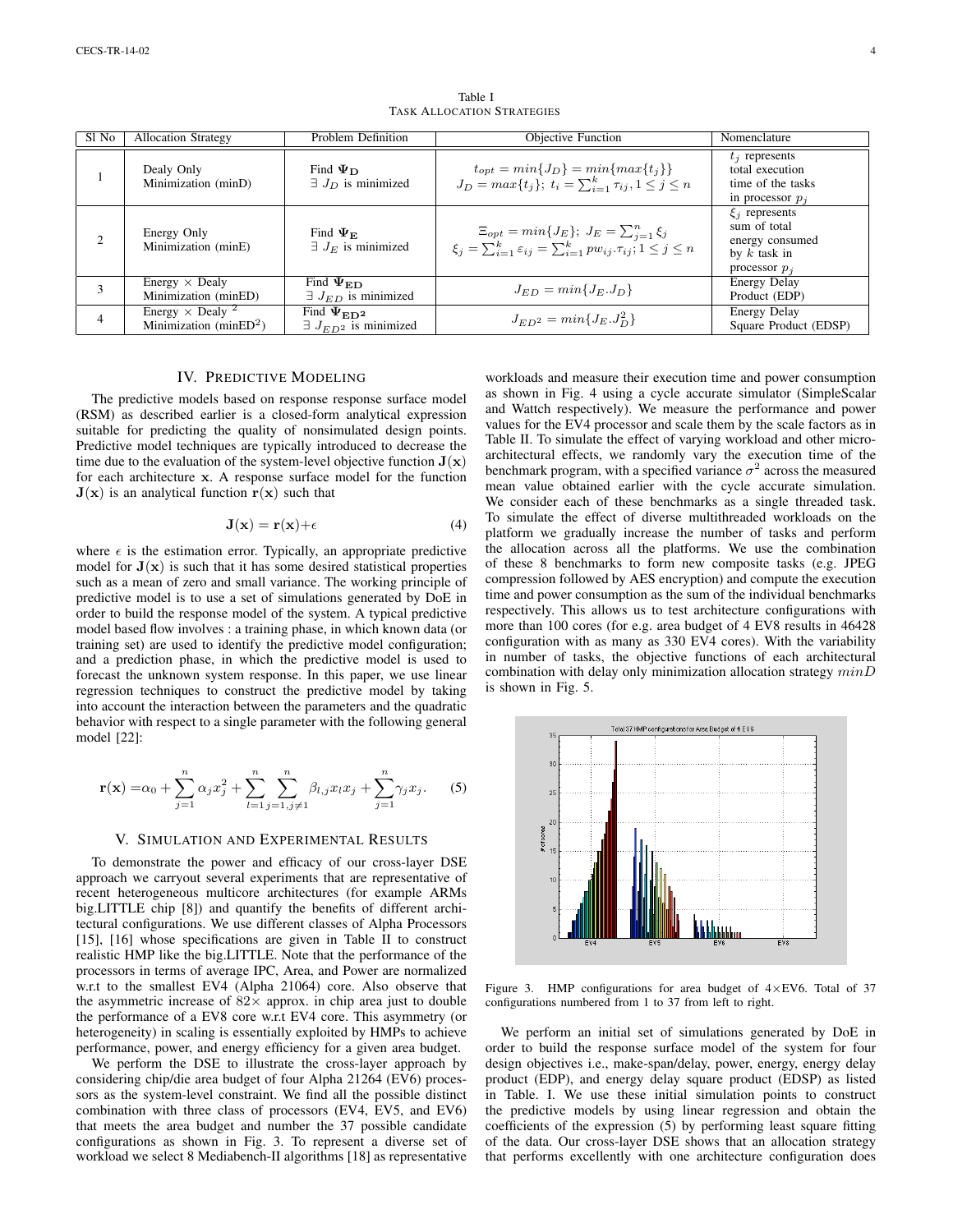<span id="page-5-3"></span>

| Alpha Core                                                                                              | Issue Width | 1-Cache     | D-Cache     | <b>Branch Prediction</b>    | # MSHRs | $_{\rm IPC^*}$ | Area* | Peak Power(W) | Avg. Power $(W)$ | Power* |
|---------------------------------------------------------------------------------------------------------|-------------|-------------|-------------|-----------------------------|---------|----------------|-------|---------------|------------------|--------|
| EV4                                                                                                     |             | 8KB. DM     | 8KB, DM     | $2KB. 1-bit$                |         | .00            | .00.  | 4.97          | 3.73             | 1.00   |
| EV <sub>5</sub>                                                                                         |             | 8KB. DM     | 8KB, DM     | $2K$ -, gshare              |         | .30            | . 76  | 9.83          | 6.88             | 1.84   |
| EV <sub>6</sub>                                                                                         |             | 64KB, 2 Way | 64KB, 2 Way | Hybrid, 2 level             |         | 1.87           | 8.54  | 17.8          | 10.68            | 2.86   |
| EV8                                                                                                     |             | 64KB, 4 Way | 64KB, 4 Way | Hybrid, $2 \times$ EV6 size | 16      | 2.14           | 82.2  | 92.88         | 46.44            | 12.45  |
| * Normalized versus EV4: All cores scaled to 0.1 $\mu$ m, at 2.1 GHz: IPC based on SPEC CPU benchmarks: |             |             |             |                             |         |                |       |               |                  |        |



<span id="page-5-4"></span>Figure 4. Power and execution time for 8 benchmarks for different Alpha processors.

not perform equally well for another architecture configuration and there is a rich design space to exploit for a specific solution. The predictive models demonstrating the relative merit for heterogeneous multicore processor configurations for the same area budget and different allocation strategies are shown in Fig. [6.](#page-6-23) Furthermore, we compare the allocation strategies with a heterogeneity oblivious random allocation with variability in number of task and the execution time as show in Fig. [7.](#page-6-24) The joint impact of considering the workload variability (with variations in number of tasks and intra task execution time variation) with allocation strategies shows that our SA based strategies performs better in terms of energy delay product (EDP) and energy delay square product  $(ED^2)$  by as much as 50 % and 70% respectively across all the architectures in comparison to the heterogeneity agnostic allocation policy. Considering these impacts and variability in the workload, we search for the best performing architectures and tabulate in Table [III](#page-6-25) as the most preferable architectures (most frequently occurring) for a given allocation strategy for different objectives with the given equal area budget constraints. It is observed that for the given area budget the architectural combination  $\text{\#9}(8\times\text{EV4},5\times\text{EV5},2\times\text{EV6})$  with 8 EV4 cores, 5 EV5 and 2 EV6 cores has superior performance in terms of  $EDP$  and  $ED^2$ . Our detailed technical report contains comprehensive DSE results and other discussions of explorations [\[2\]](#page-5-6).

## VI. CONCLUSIONS

Recent research has highlighted the potential benefits of single-ISA heterogeneous multicore processors over cost-equivalent homogeneous ones, and it is likely that future processors will integrate cores that have the same ISA but offer different performance and power characteristics. However, to fully tap into the potential of these multicore processor, a design flow exploration is necessary. In



<span id="page-5-5"></span>Figure 5. Objectives with variability in number of task for delay only task allocation strategy  $(minD)$ . Lower is better.

this paper, we propose and perform cross-layer (across application, operating system, and hardware architecture layer) design space exploration (DSE) of single-ISA heterogeneous multicore processors using predictive models to investigate the interactions and influence of heterogeneity of hardware architectures (configurations, number and types of cores), multi-objective allocation strategies along with diverse types of workloads under system level constraints (such as equal area or power budget). The proposed cross-layer DSE approach reveals relative merits of one architectural configuration and allocation strategy over the other and helps in selecting most promising heterogenous architectures. We illustrate the usefulness and applicability of our DSE approach as a crucial tool especially during the early design and verification stages of the HMPs when the design space is at its largest by using an example case study. Our future work will investigate the joint impact of DVFS and allocation strategies for distinct heterogeneous architectural configurations for drastic performance, power, and energy efficiency using the proposed cross-layer DSE.

#### **REFERENCES**

- <span id="page-5-2"></span>[1] *The Design and Analysis of Computer Experiments*. Springer-Verlag, 2003.
- <span id="page-5-6"></span>[2] Anonymized. Detailed technical report. Technical report, 2012.
- <span id="page-5-0"></span>[3] Saisanthosh Balakrishnan et al. The impact of performance asymmetry in emerging multicore architectures. *SIGARCH Comput. Archit. News*, 33(2):506–517, May 2005.
- <span id="page-5-1"></span>[4] Michela Becchi et al. Dynamic thread assignment on heterogeneous multiprocessor architectures. In *Proceedings of the 3rd conference on Computing frontiers*, CF '06, pages 29–40, New York, NY, USA, 2006. ACM.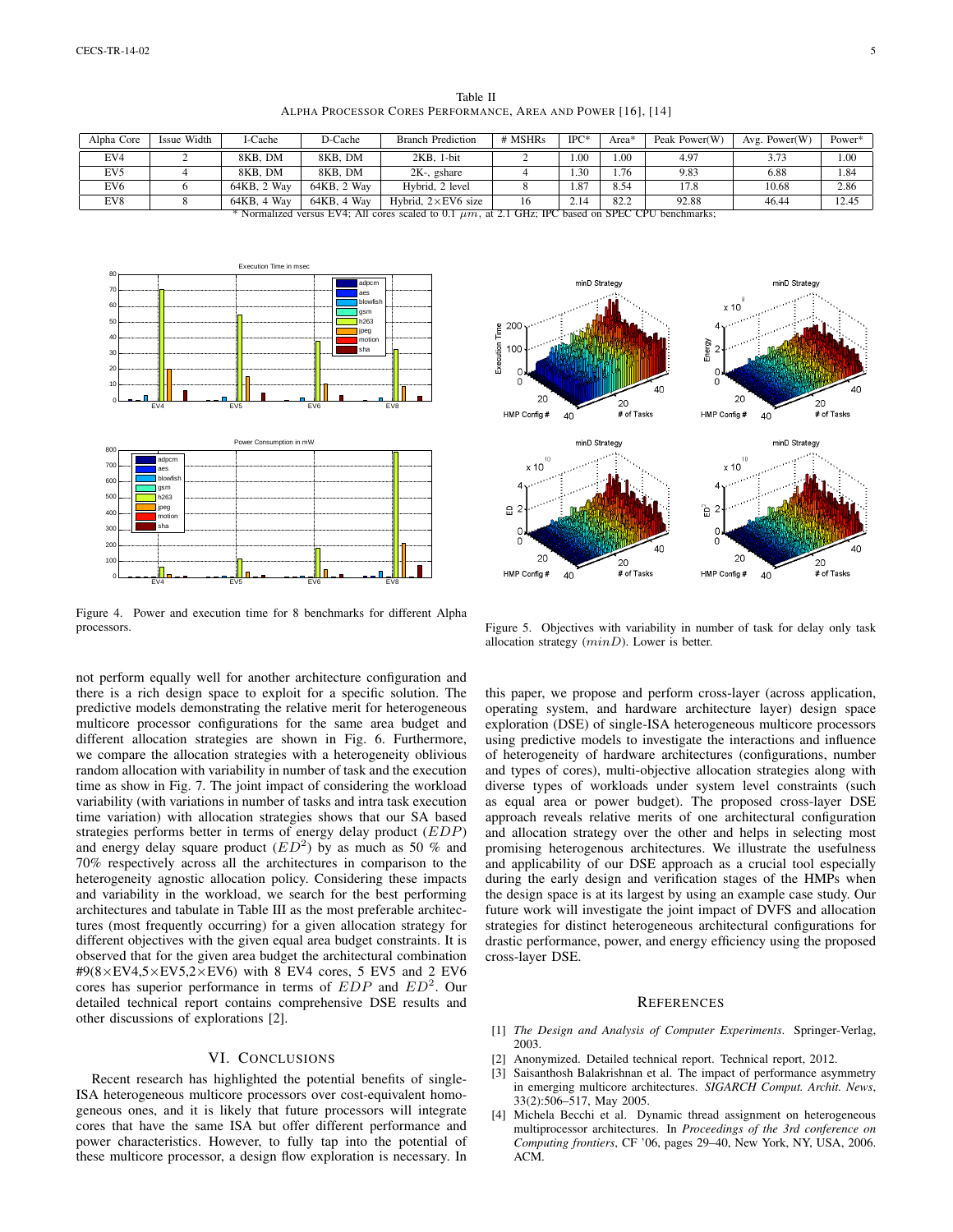Table III PREFERRED ARCHITECTURAL CONFIGURATIONS WITH DIFFERENT STRATEGIES

<span id="page-6-25"></span>

| Strategy/Objective | JΕ                                               | JE                                               | JED                                             | $JED^2$                                          |
|--------------------|--------------------------------------------------|--------------------------------------------------|-------------------------------------------------|--------------------------------------------------|
| minD               | #1 $(4 \times$ EV6)                              | #1 $(4\times$ EV6)                               | #1(4 $\times$ EV6)                              | #1(4 $\times$ EV6)                               |
| minE               | #37(34 $\times$ EV4)                             | #9 $(8\times$ EV4,5 $\times$ EV5,2 $\times$ EV6) | #37(34 $\times$ EV4)                            | #37(34 $\times$ EV4)                             |
| minED              | #9 $(8\times$ EV4,5 $\times$ EV5,2 $\times$ EV6) | #37(34 $\times$ EV4)                             | $\text{\#2}(5\times$ EV5,3 $\times$ EV6)        | #2 $(5\times$ EV5,3 $\times$ EV6)                |
| minED <sup>2</sup> | #9 $(8\times$ EV4,5 $\times$ EV5,2 $\times$ EV6) | #37(34 $\times$ EV4)                             | $#9(8\times$ EV4,5 $\times$ EV5,2 $\times$ EV6) | #9 $(8\times$ EV4,5 $\times$ EV5,2 $\times$ EV6) |



<span id="page-6-23"></span>Figure 6. Energy Delay Product (EDP) with different allocation strategies and task variability using the predictive models. Lower is better.



<span id="page-6-24"></span>Figure 7. DSE with predictive models: Comparison of SA based allocation strategies with random allocation strategy. Higher is better.

- <span id="page-6-12"></span>[5] Jian Chen et al. Efficient program scheduling for heterogeneous multicore processors. In *Design Automation Conference, 2009. DAC '09. 46th ACM/IEEE*, pages 927 –930, july 2009.
- <span id="page-6-20"></span>[6] Rong Ge et al. Powerpack: Energy profiling and analysis of highperformance systems and applications. *IEEE Trans. Parallel Distrib. Syst.*, 21(5):658–671, May 2010.
- <span id="page-6-11"></span>[7] Soraya Ghiasi et al. Scheduling for heterogeneous processors in server

systems. In *Proceedings of the 2nd conference on Computing frontiers*, CF '05, pages 199–210, New York, NY, USA, 2005. ACM.

- <span id="page-6-13"></span>[8] P. Greenhalgh. Big.little processing with arm cortex-a15 & cortex-a7: Improving energy efciency in high-performance mobile platforms. 2011.
- <span id="page-6-2"></span>[9] M.D. Hill et al. Amdahl's law in the multicore era. *Computer*, 41(7):33 –38, july 2008.
- <span id="page-6-7"></span>[10] Van Craeynest Kenzo et al. Scheduling heterogeneous multi-cores through performance impact estimation (pie). In *nternational Symposium on Computer Architecture*, ISCA'12, 2012.
- <span id="page-6-17"></span>[11] K. Keutzer et al. System-level design: orthogonalization of concerns and platform-based design. *Computer-Aided Design of Integrated Circuits and Systems, IEEE Transactions on*, 19(12):1523 –1543, dec 2000.
- <span id="page-6-21"></span>[12] Jungsoo Kim et al. Program phase and runtime distribution-aware online dvfs for combined vdd/vbb scaling. In *Design, Automation Test in Europe Conference Exhibition, 2009. DATE '09.*, pages 417 –422, april 2009.
- <span id="page-6-10"></span>[13] David Koufaty et al. Bias scheduling in heterogeneous multi-core architectures. In *Proceedings of the 5th European conference on Computer systems*, EuroSys '10, pages 125–138, New York, NY, USA, 2010. ACM.
- <span id="page-6-1"></span>[14] R. Kumar et al. Single-isa heterogeneous multi-core architectures for multithreaded workload performance. In *Computer Architecture, 2004. Proceedings. 31st Annual International Symposium on*, pages 64 – 75, june 2004
- <span id="page-6-5"></span>[15] Rakesh Kumar et al. Single-isa heterogeneous multi-core architectures: The potential for processor power reduction. In *Proceedings of the 36th annual IEEE/ACM International Symposium on Microarchitecture*, MICRO 36, pages 81–, Washington, DC, USA, 2003. IEEE Computer Society.
- <span id="page-6-0"></span>[16] Rakesh Kumar et al. Heterogeneous chip multiprocessors. *Computer*, 38(11):32–38, November 2005.
- <span id="page-6-6"></span>[17] Nagesh B. Lakshminarayana et al. Age based scheduling for asymmetric multiprocessors. In *Proceedings of the Conference on High Performance Computing Networking, Storage and Analysis*, SC '09, pages 25:1–25:12, New York, NY, USA, 2009. ACM.
- <span id="page-6-22"></span>[18] Chunho Lee et al. Mediabench: a tool for evaluating and synthesizing multimedia and communications systems. In *Microarchitecture, 1997. Proceedings., Thirtieth Annual IEEE/ACM International Symposium on*, pages 330 –335, dec 1997.
- <span id="page-6-9"></span>[19] Tong Li et al. Efficient operating system scheduling for performanceasymmetric multi-core architectures. In *Proceedings of the 2007 ACM/IEEE conference on Supercomputing*, SC '07, pages 53:1–53:11, New York, NY, USA, 2007. ACM.
- <span id="page-6-8"></span>[20] J.C. Mogul et al. Using asymmetric single-isa cmps to save energy on operating systems. *Micro, IEEE*, 28(3):26 –41, may-june 2008.
- <span id="page-6-14"></span>[21] NVidia. Variable smp - a multi-core cpu architecture for low power and high performance. 2011.
- <span id="page-6-19"></span>[22] G. Palermo et al. Respir: A response surface-based pareto iterative refinement for application-specific design space exploration. *Computer-Aided Design of Integrated Circuits and Systems, IEEE Transactions on*, 28(12):1816 –1829, dec. 2009.
- <span id="page-6-16"></span>[23] George Patsilaras et al. Efficiently exploiting memory level parallelism on asymmetric coupled cores in the dark silicon era. *ACM Trans. Archit. Code Optim.*, 8(4):28:1–28:21, January 2012.
- <span id="page-6-18"></span>[24] A.D. Pimentel et al. A systematic approach to exploring embedded system architectures at multiple abstraction levels. *Computers, IEEE Transactions on*, 55(2):99 – 112, feb. 2006.
- <span id="page-6-4"></span>[25] Daniel Shelepov et al. Hass: a scheduler for heterogeneous multicore systems. *SIGOPS Oper. Syst. Rev.*, 43(2):66–75, April 2009.
- <span id="page-6-3"></span>[26] T. Sherwood et al. Discovering and exploiting program phases. *Micro, IEEE*, 23(6):84 – 93, nov.-dec. 2003.
- <span id="page-6-15"></span>[27] Sadagopan Srinivasan et al. Efficient interaction between os and architecture in heterogeneous platforms. *SIGOPS Oper. Syst. Rev.*, 45(1):62–72, February 2011.